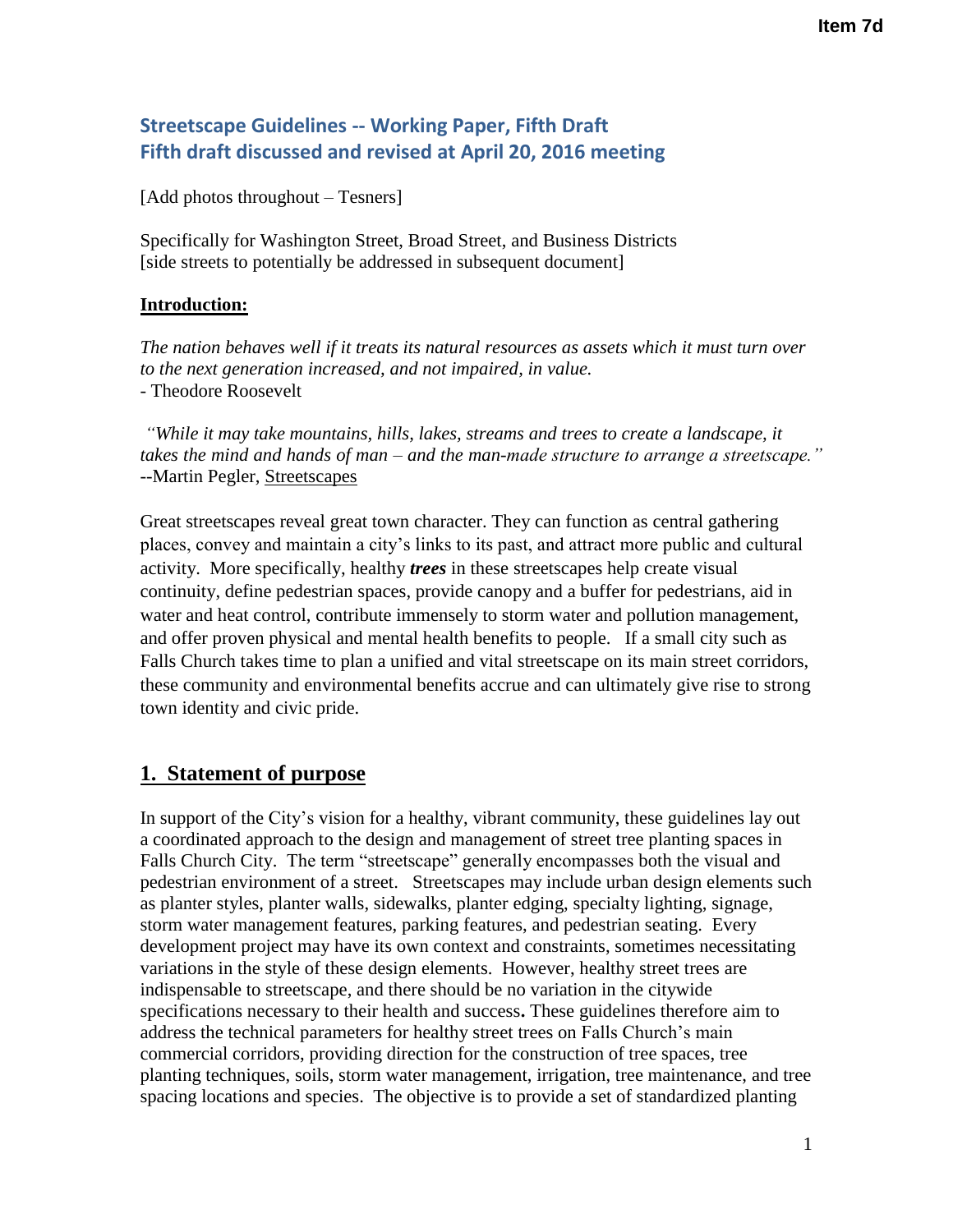guidelines that may be applied across all development projects along Broad and Washington Streets, ensuring proper, healthy and long-living tree life in the City. These guidelines align with components of the City's Comprehensive Plan, including Mobility for All Modes, and positively contribute to the vision outlined in the CIP.

While this document's primary purpose is to update the tree planting guidelines required for healthy trees, it is also important for the City to recognize the value of stylistic unity where possible. Stylistic uniformity has significance for *many* elements of the City streetscape, including tree protection, storm water management, edging, and mulching, all of which are discussed below. Seeking as much stylistic uniformity as possible is also important to creating and maintaining a streetscape identity in the City.

# **2. Specifications for healthy planting spaces**

## **Introduction:**

Street trees in many cities survive only seven to twelve years, and the major reasons for this short life span are inhospitable soils, inadequate soil volumes, poor drainage and air circulation, and poor species selection. These guidelines are meant to address some of these issues by setting minimum standards, encouraging innovative tree planting techniques and providing suggestions for tree maintenance and selection of viable tree species.

*Retrofits and Remodels*: The majority of new business district streetscape planters are being provided in conjunction with redevelopment projects. However, the City should also consider installing or rebuilding streetscape planters as part of storm water management or pedestrian improvement projects. Any retrofit triggered due to remodeling or development must follow the construction specifications herein [what threshold of remodeling should trigger new streetscape?]

# *a. Planter spacing, shape and surface dimensions*

The long-term health of a street tree is profoundly affected by the volume of usable rooting space it is given, and that soil's ability to exchange air and water with the surrounding environment. In general, it is best to locate street trees in an open, curbed planter. This method lessens soil compaction and increases air circulation to the root system.

The size and shape of planter openings must be consistent with the design plan for the project area. Building projects on West Broad Street, and the downtown portion of East Broad, must comply with the 1987 West Broad Streetscape Plan in the surface design of its planters: the openings are 5 feet wide and no less than 15 feet long, with curved ends and a 4- to 6-inch high bullnose brick edging.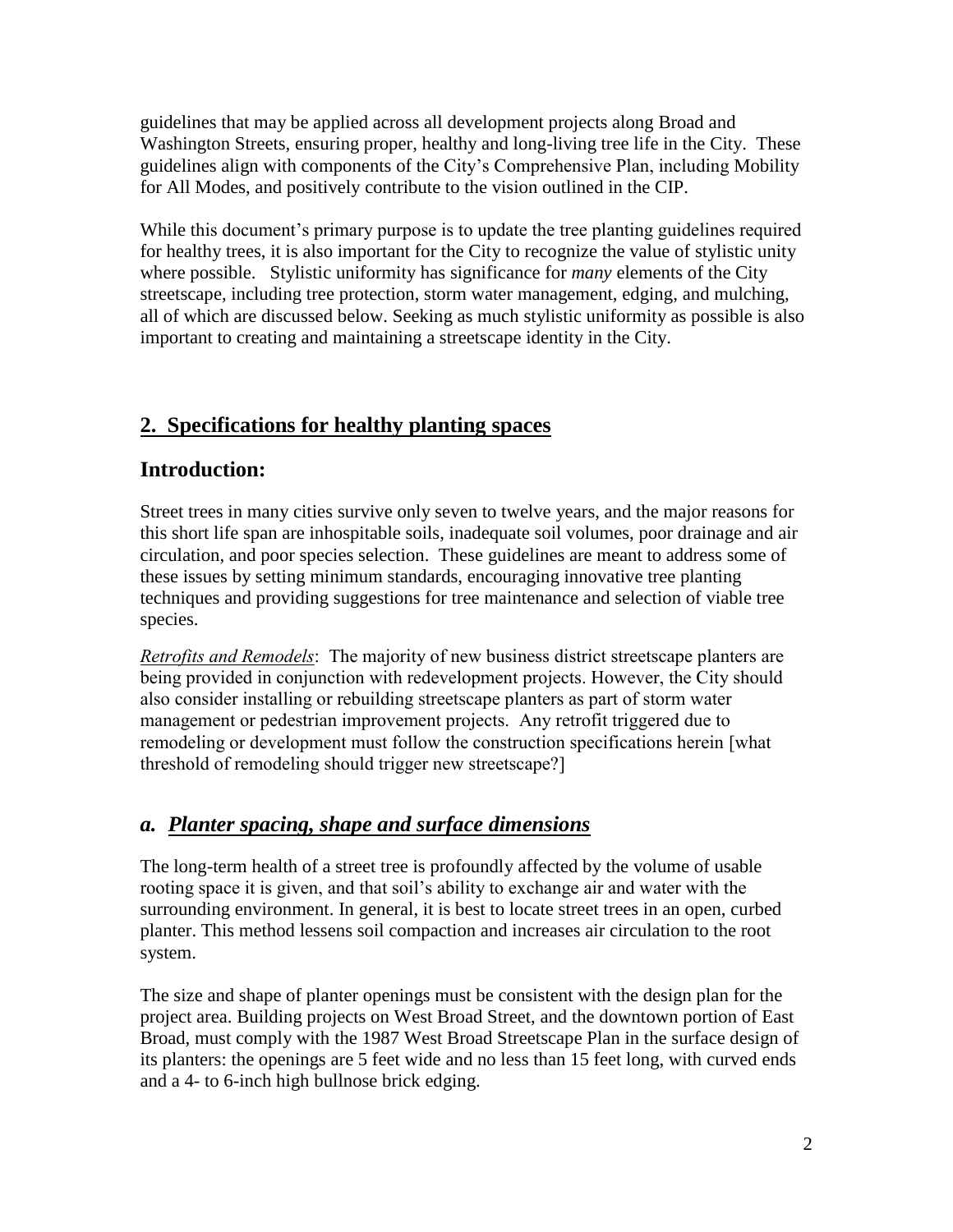[discuss if more detail needed here] Larger planters can allow more distance between street trees and buildings, provide greater stormwater management benefit, and may also be appropriate locations for seat walls and/or additional decorative planting. Additional space for planters can be provided by pushing the curb out into the street near street and driveway corners and between parking spaces. *(KR: This could result in inconsistent design from block to block if done by developers, unless someone retrofits other nearby streetscape at the same time. Can these be integrated with the W Broad streetscape design?)*

### Spacing.

All streetscape designs should show the maximum number of trees along each block face at 30-foot spacing, with exceptions only for driveways and pedestrian facilities such as bus shelters. Tree/utility separations shall not be used as a means of avoiding the planting of required street trees. [explain maximum number]

#### Planter Location

The minimum clear sidewalk width in business districts is 8 feet. *(Check w/ Planning)*

Where there is no on-street parking, planters may be located at the inside edge of the curb to maximize sidewalk space unless site-specific conditions preclude it; a utility strip along the curb is not necessary.

Where there is on-street parking, there must be a 2-foot paved area between the curb and the planter to allow for car door opening and a place to step out of cars. *(Does this jive with keeping the street side of protective fencing open for car doors?)*

Mature shade trees will have branches that spread 20-30 feet from the trunk. When planted less than 20 feet from building faces, trees will tend to have off-center tops. Therefore, where building faces are taller than two stories, it is imperative that building setbacks be **30 feet** to allow trees centered within the streetscape planters to be planted at least 15 feet from building faces. [awnings, other reasons for setback?]

#### Planter obstructions

Where a construction project's frontage is not long enough to allow for the full required length of a planter, the installation of a partial planter is generally preferred. This should be coordinated through the site plan review process.

Utilities passing from the street to the building may go through multi-tree planters; see the tree spacing requirements below. Streetlights may be located inside multi-tree planters.

Other streetscape features such as dog areas, cafe space, benches, lights, bicycle racks, trash cans and sidewalk amenities must be sited between planters or at a minimum addressed in a manner that does not usurp tree space and impair tree health in the short or long term.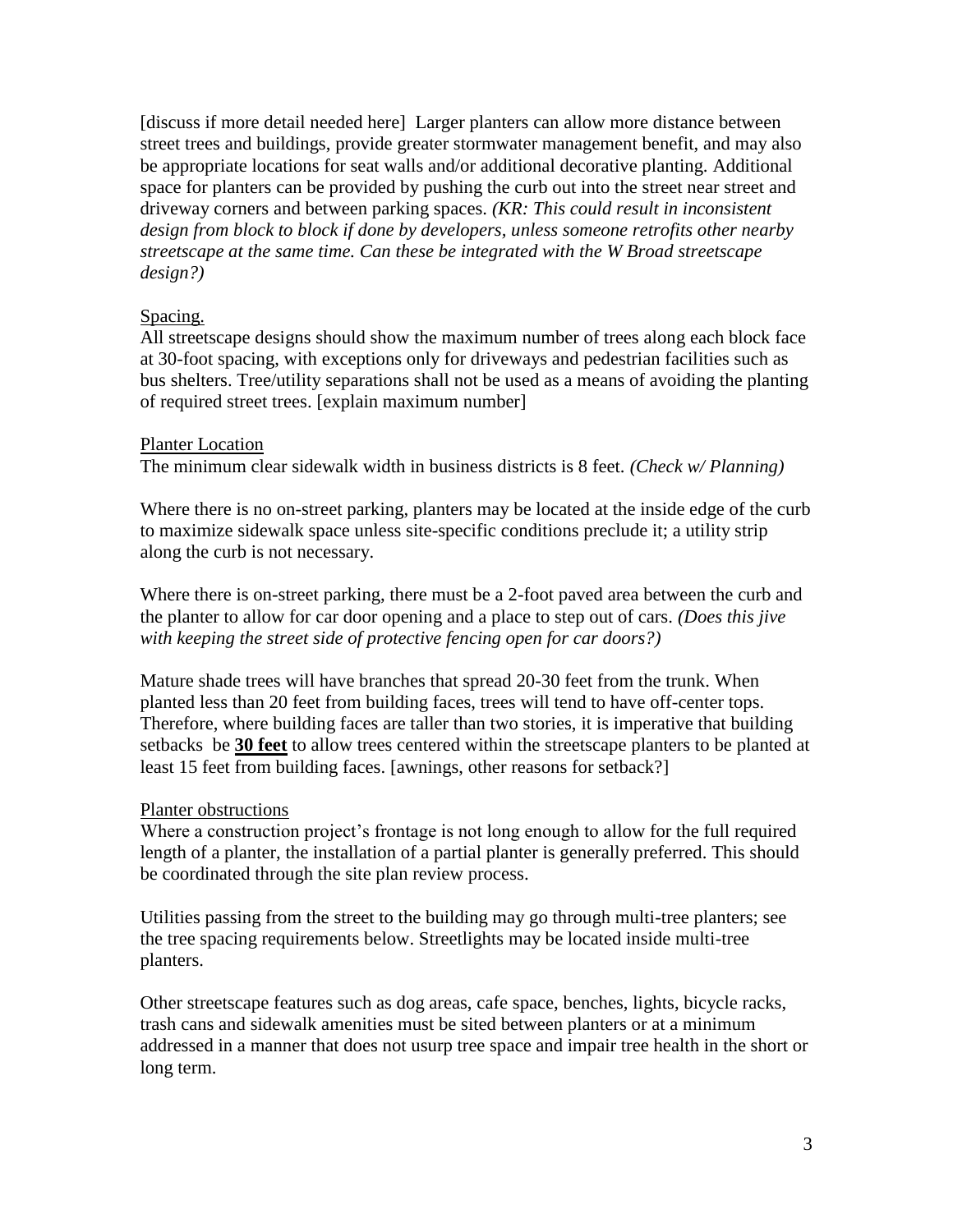#### Surface openings.

Surface openings in the pavement must be a minimum of 5 feet wide and 10 feet long.

Building projects on West Broad Street, and the downtown portion of East Broad, must comply with the 1987 West Broad Streetscape Plan in the surface design of its planters: the openings are 5 feet wide and no less than 15 feet long, with curved ends and a 4- to 6 inch high bullnose brick edging.

### Edging.

Edging around planters is of utmost importance in protecting trees and keeping them healthy. Effective planter edging prevents the loss of soil and mulch and discourages pedestrian traffic on tree root zones.

The 1987 Adopted Streetscape Plan for West Broad Street sets forth a standard streetscape design, including pedestrian elements, for West Broad Street in Falls Church. Under this plan, planters were to be protected by a four- to six-inch high curb of "bull nosed" brick [need picture]. To this day, the north side of West Broad Street largely exhibits this edging, while the south side has generally not shown implementation of this edging, except for the very recent 301 West Broad Street mixed-use development. Other new developments on the north side of West Broad Street such as the Hilton Garden Inn have not adopted this guideline for edging.

Tree planters in all business districts should have raised edges because it protects trees from pedestrian-caused compacting of the root space and from salt applied during the winter season. Edging can be designed to allow rainwater from the sidewalk (and from the street if part of a storm water management plan) to flow into the planted area. Openings in the edge treatment can allow for water to pass through. The bullnose brick edging on West Broad can be installed with gaps on the sides to allow water infiltration.

It is our recommendation that West Broad Street maintain the brick bull-nosed edging for its effectiveness in protecting root zones and for continued stylistic uniformity on this corridor.

[Discuss possible designs for N&S Washington Street]



*Wilmington, DE (left) and Washington DC*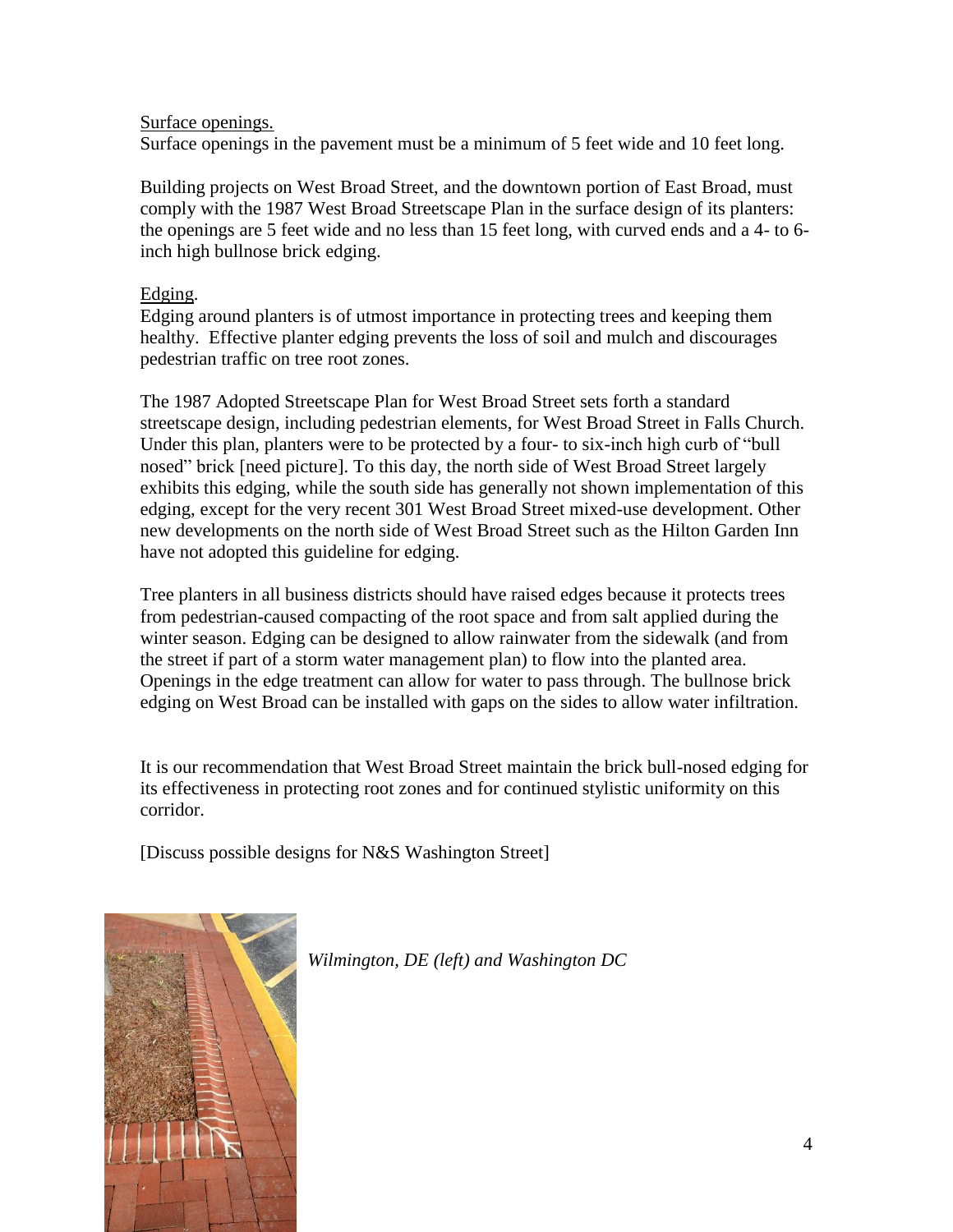

*[How to choose an edging design for N & S Washington?]*

*[add pictures of Pearson Square planters as examples of what has not worked] [Give short list of proposed or acceptable edging types]*

### Protective grates and guards.

**Tree Grates**: Tree grates and other structural basin covers are not part of Falls Church's standard planting practices; they are expensive and block access for weed control, they cause tripping hazards, and over time they interfere with tree diameter growth and need to be removed. In limited locations, such as heavily traveled sidewalks where sidewalk width limits pedestrian movement, it may be necessary or desired to install tree grates to provide an adequate walking surface.

**Tree guards**: Tree guards around trunks are not part of Falls Church's standard planting practices but may receive special approval on heavily traveled sidewalks for the protection of newly planted trees adjacent to heavily used bus stops or adjacent to other land uses with associated activities that may be considered detrimental to tree health and safety. Tree guards should be of an attractive design, not possess any sharp edges, and be made of durable material. Tree guards should be a minimum of 18 inches wide to provide sufficient distance from the tree trunk at the time of planting. Tree guards are an opportunity to provide a special design and to incorporate artistic elements.

**Edge Fencing**: Edge fencing is not part of Falls Church's standard planting practices but may receive special approval in areas with moderate to low pedestrian traffic, to protect planters from pedestrians and pet use. Edge fencing should be decorative metal 18" high, with no sharp edges and treated to prevent rust. The fence must be open on the street side and kept back 18" from the curb to prevent damage to car doors. The fence should not have a bottom plate so water can flow easily into the planter. The base of the fencing must be solid for 4 inches to allow for cane detection. [need picture]

#### Raised Planters.



There are many good reasons to create planters that are taller. The planters are more visible and have better definition. They provide greater protection for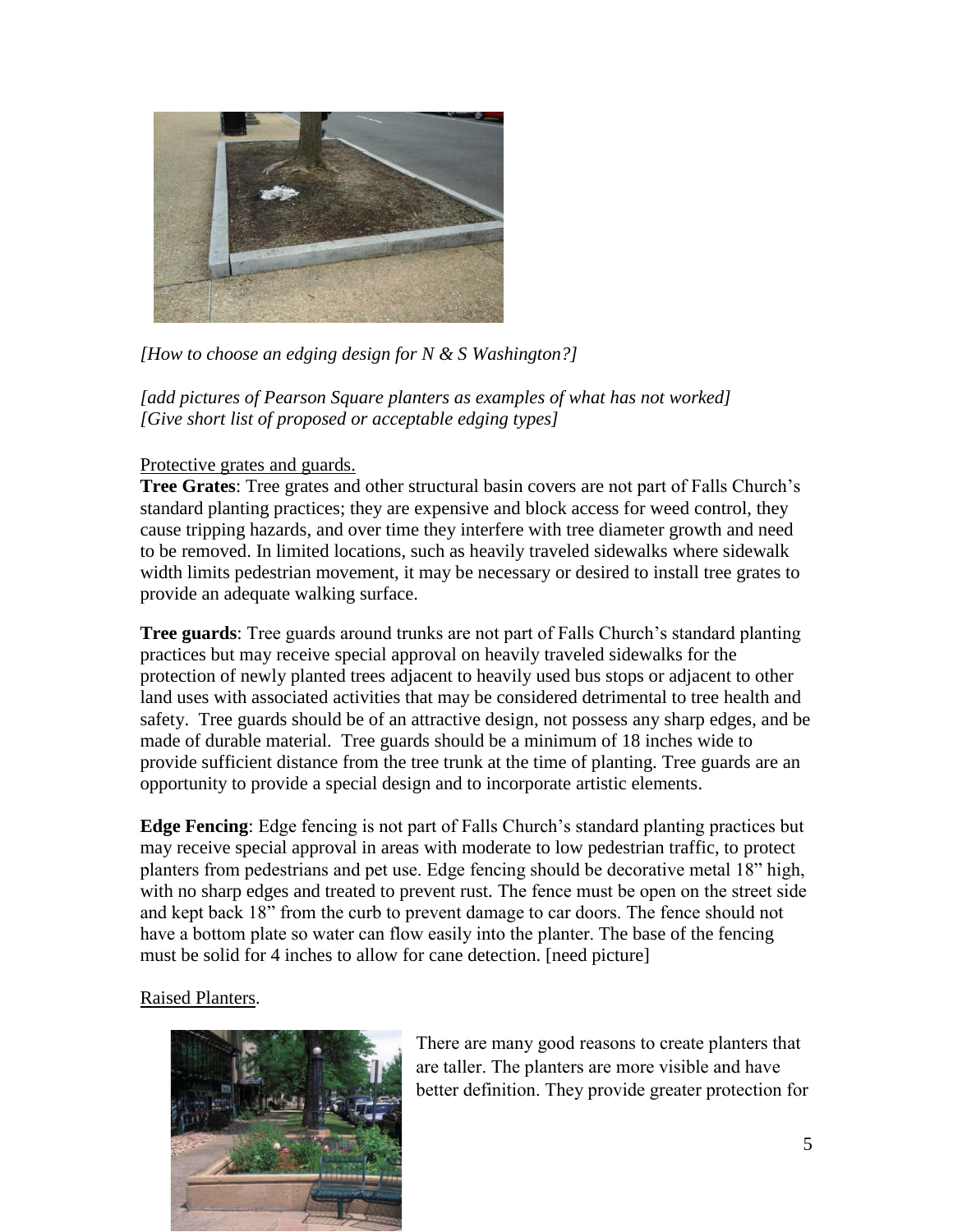the plants than a lower planter. They also have a greater range of function and can be used as a place to sit, to put down packages, etc.





Planter dimensions will vary by location. Minimum interior planter dimensions will be the same as the planter dimensions given above.

### Seat Wall/Planter

A seat wall/planter may be used in place of the standard curbed planter in locations that experience high pedestrian use and have sufficient sidewalk width to allow the wider planter edging without encroaching on other street and sidewalk uses.

- Planter Height 18-24 inches.
- Seat Wall Width Minimum 15 inches.

• Setback - Minimum 4 feet from back of street curb when adjacent to on-street parking lane. Minimum 3 feet from back of street curb when adjacent to traffic lane.

## *b. Construction of planters: underground elements*

#### [Diagrams to be added]

#### Soil Volume/Planter Underground Dimensions.

In the City of Falls Church, street tree planters must be installed as continuous plantingsoil trenches at least 4 feet deep, 6 feet wide and as long as possible; preferably the length of the block. Where the streetscape design calls for individual planters, or pedestrian access is required, reinforced pavement (see Appendix, as well as FC Public Works specifications) may be placed over the soil trench as needed, maintaining the minimum surface openings called for by in the area's streetscape design. [staking?]

Where a continuous soil trench is not possible due to underground interruptions, planter underground dimensions must be a minimum of 4 feet deep, 6 feet wide and 11 feet long.

Root Conductors – These are trenches cut between tree planters in soils difficult for roots to penetrate. Plastic drain core 12" x 1" may be wrapped in filter fabric and placed in the trenches, which are then backfilled with planting soil.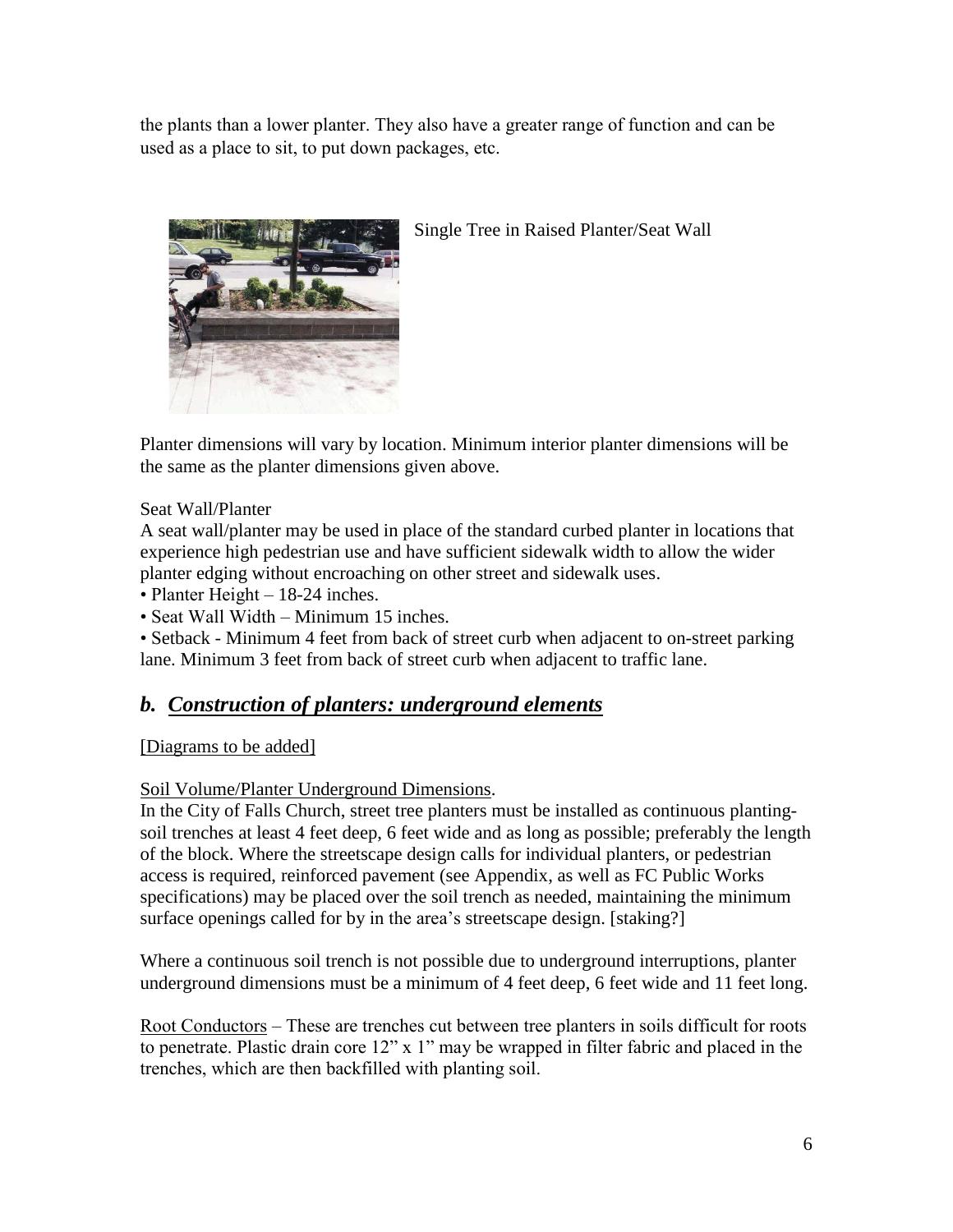### Construction.

The sides of street tree planters should not be lined; roots should be able to grow from the planter into the surrounding soil. If vertical supports for the pavement are used, they should have large (minimum  $6"$  x  $6"$ ) openings for roots to grow through. Root barriers that are no more than 12 inches deep may be installed at planter edges where adjacent underground features need protection.

The bottom of the planter must be sloped toward a drain line either along the center of the planter(s) or along the curb side. This drain line should be perforated plastic, laid in gravel of minimum ¾-inch particle size. Drain lines should connect to the City storm drain; if that is not possible, they must be drained to a dry well. This specification does not apply to planters designed as stormwater management practices.

Drain lines and drainage rock shall be installed below, not within, the planting soil depth. To allow for the minimum 4-foot planter depth, any utility lines under the planters must be installed at least 5 feet below grade.

Electric lines for outdoor outlets within tree planters: discouraged or forbidden? (*add spec if allowed*)

## *c. Stormwater management*

Stormwater management functions should be included in streetscapes where feasible, particularly on North Washington Street, which drains into Four Mile Run, and South Washington Street, which drains into Tripps Run. Incorporating stormwater management into the streetscape allows natural infiltration of storm water to occur as close as possible to the original area, which reduces the need for enlarged storm sewer pipes and protects Chesapeake Bay by improving surface water quality. Falls Church's first attempt at streetscape stormwater management, at Northgate on North Washington Street, was not considered aesthetically successful, but streetscape stormwater systems have been both effective and attractive in other cities – see for example Portland, OR, and San Mateo, CA.

Trees -- particularly mature trees -- play a vital role in the natural filtering and absorption of storm water runoff. At the very least, street tree planters on both Broad Street and Washington Street should have the largest exposed surface openings possible and gaps in the planter edging, to maximize their contribution to the City's stormwater management.

As noted above in the Edging section, there are some stylistic elements of storm water management planters that are important for safety reasons. Where the base of landscaping is not at grade with the surrounding sidewalk, such as on sloped streets where planting is terraced and in storm water infiltration planting areas, a 4 to 6 inch raised edging treatment should be installed around the planter to delineate the presence of landscaping and grade change to people with visual impairments. In addition, for both safety and attractiveness, the soil level in storm water planters must be no more than 4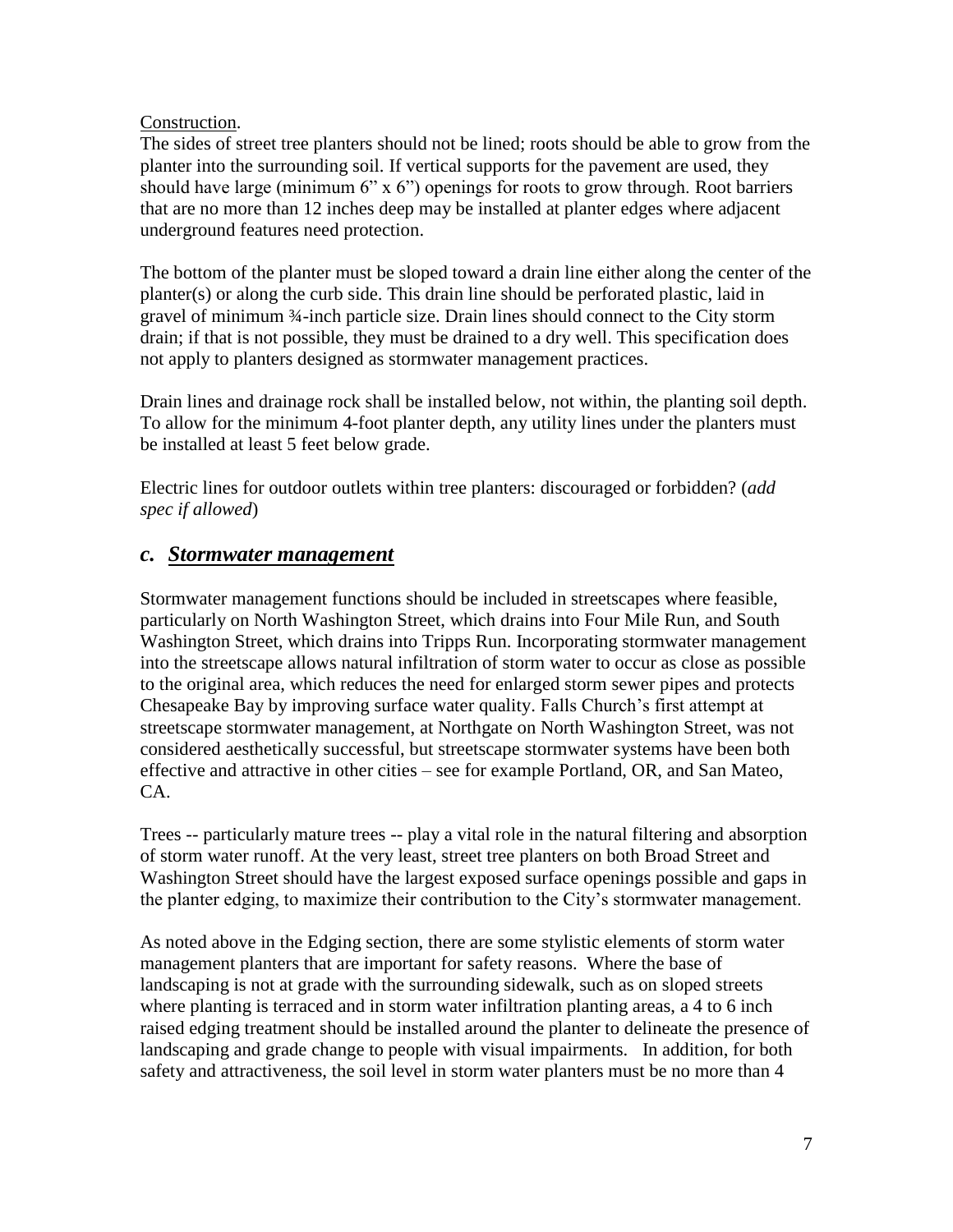inches below grade, with the expectation that mulch will then be added on top of such soil.



Best Practice: 12th Avenue Green Street. Portland, Oregon This project, in downtown Portland and completed in 2005, involved converting the previously underutilized landscaped area between the sidewalk path of travel and the curb into a series of planters designed to slow, capture, cleanse and allow for infiltration of stormwater runoff. The project manages the street's stormwater runoff on site instead of discharging it into the storm drain system, which feeds directly into the Willamette River, creating environmental benefits and an urban amenity. Runoff from 8,000 square feet of the street flows downhill along the curb until it reaches the first of four planters. The runoff is channeled into the planter through a 12 inch cut in the curb. In the planter, the water infiltrates into the soil. If the water in the planter reaches capacity, it exits through

another curb cut, flows back into the street and enters the second planter downstream.





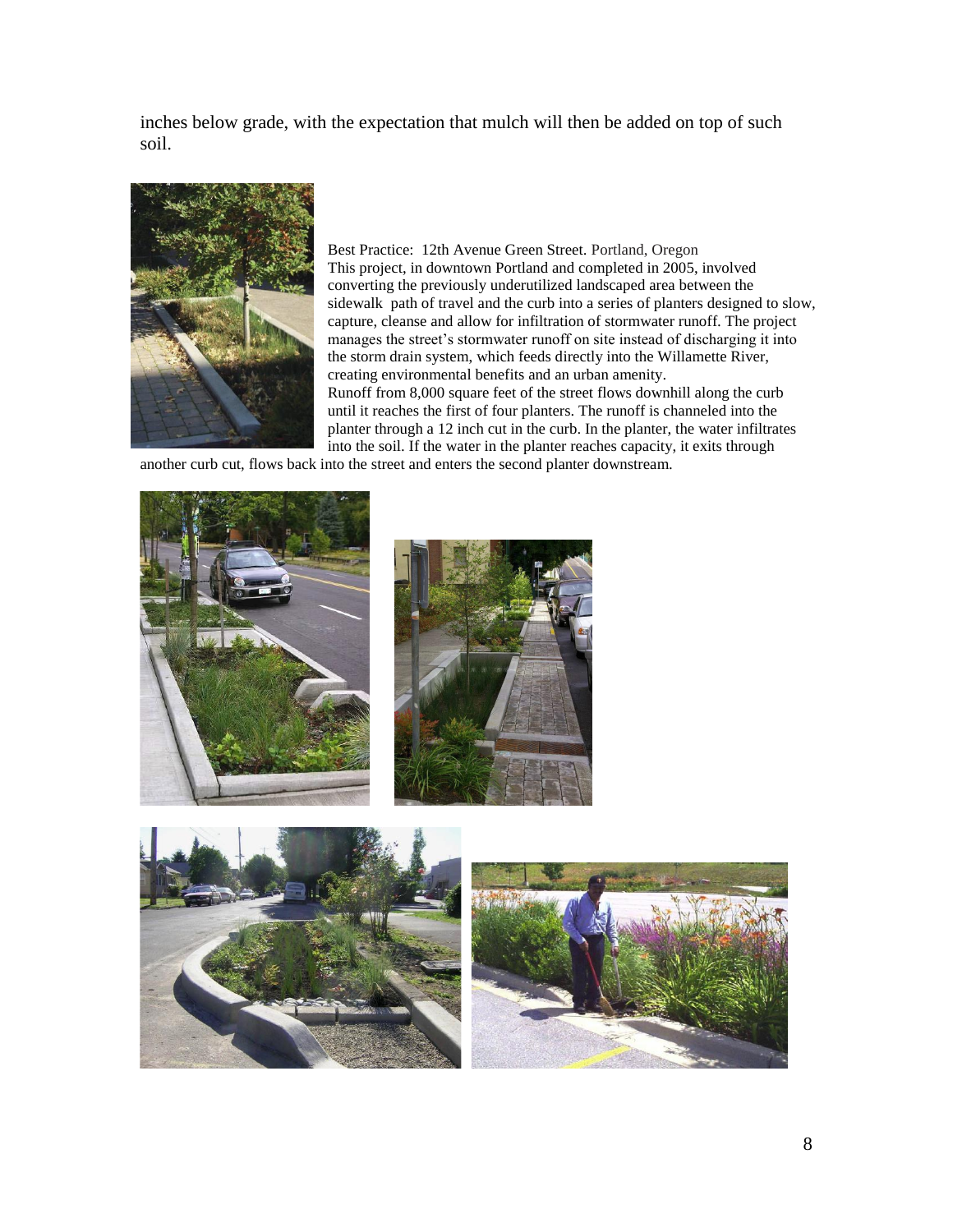# *d. Soil*

The soil should be consistent throughout the planter bed. Do not add fertilizer, organic matter, sand or special planting mixes into the planting holes.

Native Soil – Where the existing soil on a site is a loam [define] with a pH between 6.0 and 7.2, no toxic contaminants, and at least 3% organic matter, it may be used as planting soil without amendment.

Amended Soil – If the existing soil does not meet the specifications above, it may be amended or replaced with imported topsoil to meet the specifications.

If the soil within individual planters must be amended or imported, the below-ground spaces between planters can be made more supportive of tree roots by using Structural Soil (below) or Root Conductors [see Underground Elements, above].

Structural Soil – Structural soils were developed to support pavement without fully compacting, thus allowing sufficient air and water spaces to support healthy tree root growth. These soils are used to provide sufficient rooting volume within areas that must be paved. The term Structural Soil generally refers to a mixture of about 50% rocks with tree soil, which supports pavement while maintaining many spaces of loose tree soil. At this time, Falls Church does not recommend this type of soil.

Tree Sand, sometimes called Amsterdam Tree Soil, is a more acceptable type of structural soil. This is a mixture of medium-coarse sand with 4% clay and 4% organic matter, compacted to 90% Proctor density. This supports pavement for pedestrians and light vehicles while allowing root space and good air and water exchange. [more detail or Appendix]

Stormwater Management Soils – Soil mixes designed for stormwater management planter systems may be used with the approval of the City Arborist to ensure that they are also conducive to healthy plant growth.

Amended or replaced soils shall be installed in layers or lifts of 12 inches, each lift settled with water.

As mentioned above, the final soil surface within planters shall be 4 inches below the top surface of the planter edging, to allow for mulch.

## *e. Irrigation*

Proper watering systems help achieve City goals and citizen expectations for public spaces. Automatic irrigation systems are necessary to efficiently maintain a high quality appearance and long-term health of streetscape plantings.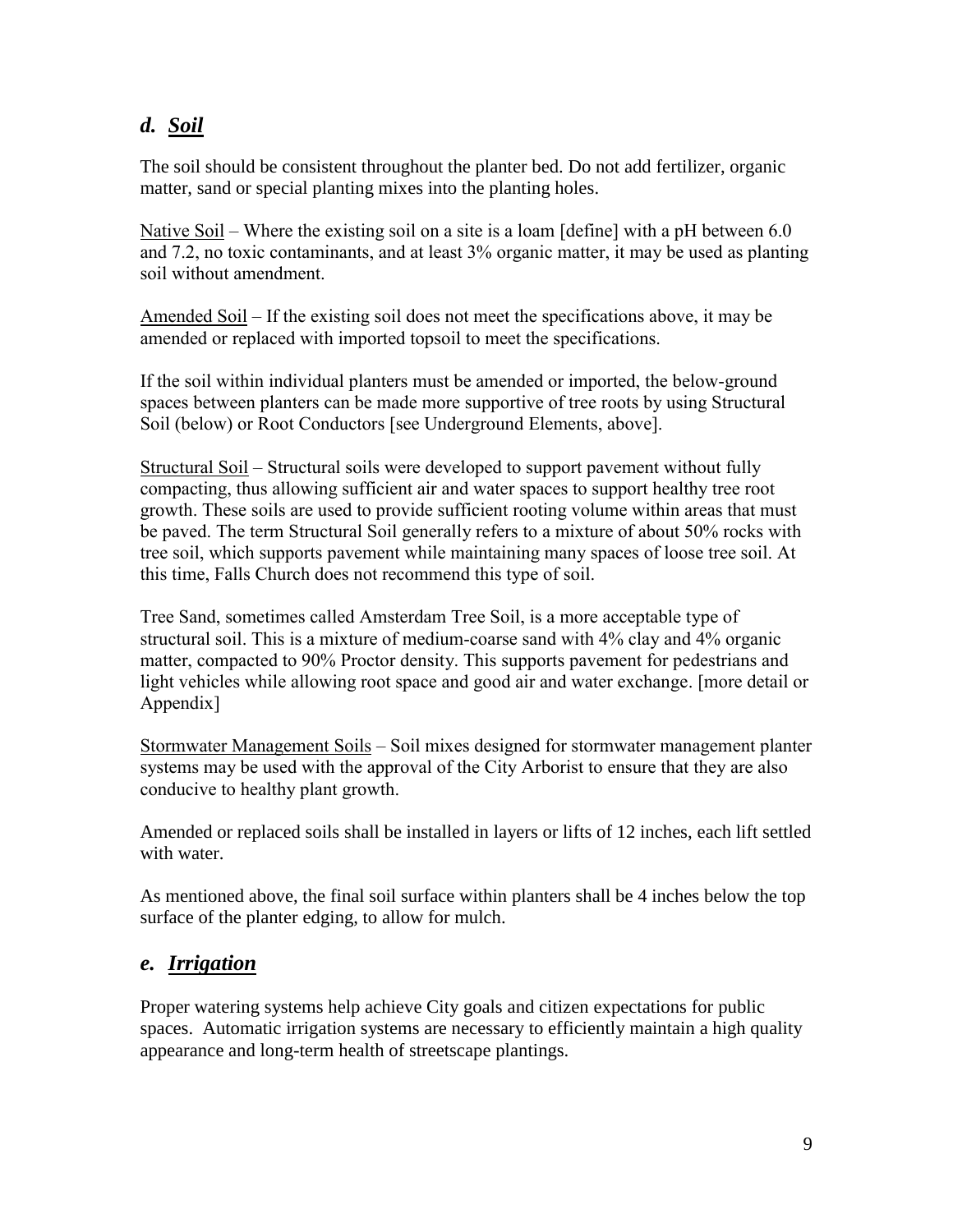All new streetscape planters and those adjacent to redevelopment must have irrigation systems. The design and materials in new planters should match the City's existing streetscape irrigation, including the City's standard components and installation specifications.

All streetscape planters must be served by a dedicated water meter for streetscape irrigation. In most cases, an entire city block or more can be served by a single irrigation meter. Development projects must install a new dedicated water meter (with an associated backflow preventer) for the streetscape if there is not one available on the block that they can tie in to.

The irrigation system shall be designed and installed so that it will not spray onto any streets, walkways, or any features or structures that could be damaged by water.

All streetscape irrigation systems shall use schedule <u>PVC</u> pipe, sum glue, sum brand spray heads and <u>section of controllers. Include details for standard planter</u> irrigation system, installation of controller and backflow preventer. [specifications to be detailed]

# *f. Plant materials and installation – Kate to elaborate and provide diagrams*

## **3. Spacing and Location of Trees**

Trees must be centered between the curb side and sidewalk side of the planter.

Tree Spacing. Corner visibility….develop further

Separation from utilities.

Following are the minimum dimension requirements for the most common tree/utility separations.

- 15 feet between canopy shade trees and streetlights.
- 40 feet between understory trees and streetlights.
- 10 feet between trees and water or sewer lines.
- 5 feet between trees and gas or electric lines.

Exceptions to these requirements may occur, as approved by the Arborist.

### Overhead power line conflicts.

Understory trees may be planted in place of canopy shade trees where overhead lines and fixtures prevent normal growth and maturity.

### Adjustment of tree spacing intervals.

The City Arborist may approve or require larger or smaller spacing intervals to better fit the growth habits of different street tree species, for safe use of the street or sidewalk, and to better fit with existing trees or other existing conditions unique to the location.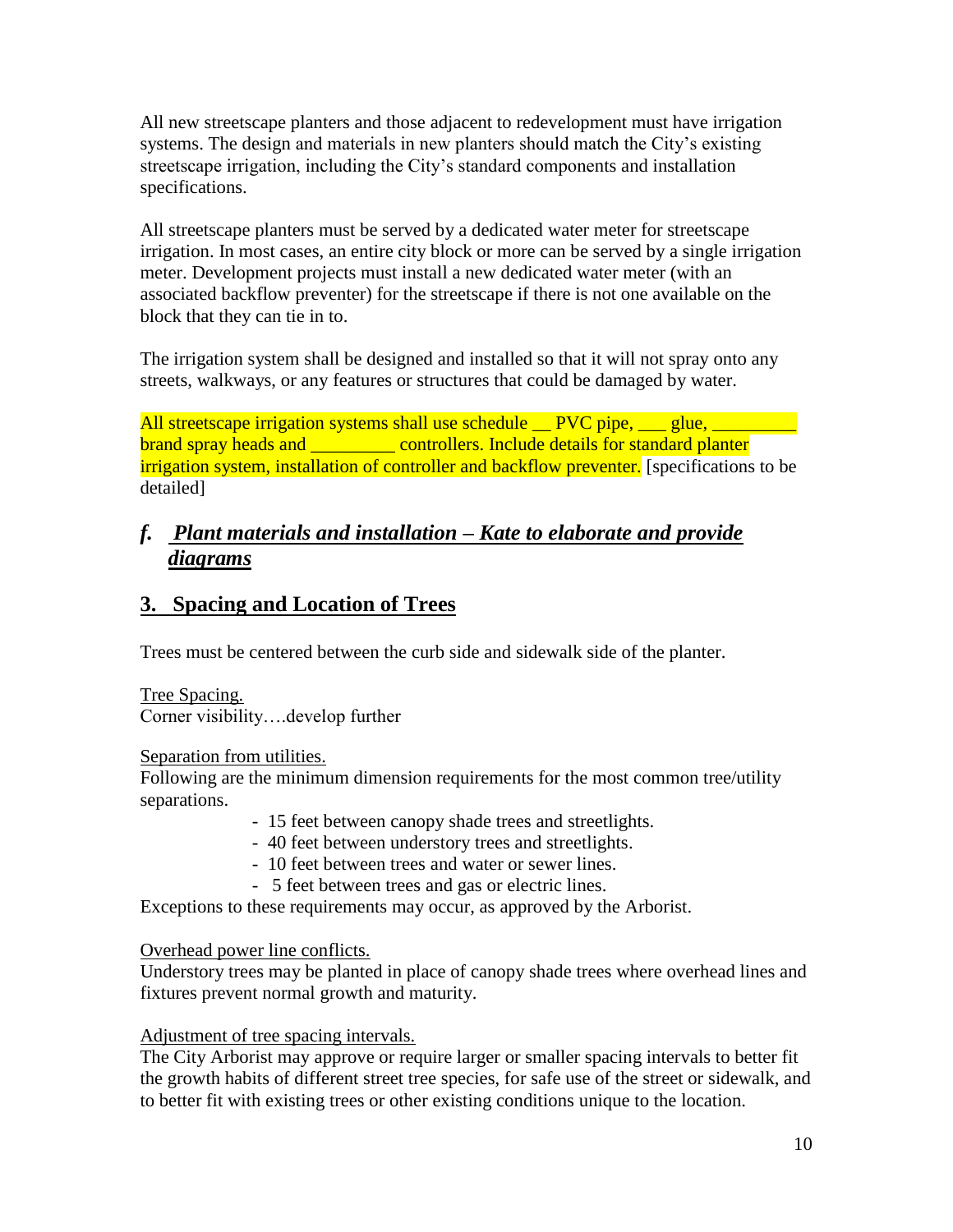Washington and Broad Streets have specific planting palettes (see below), in order to create a consistent streetscape design.

Minimum size of shade trees at planting is 3.5-inch caliper. Minimum size of understory trees is 2.5-inch caliper. Minimum size of evergreen trees is 6 feet tall. All trees must be balled and burlapped. Minimum size of shrubs is 2 feet tall and #3 container (or balled and burlapped). Minimum size of herbaceous plants is #1 container; 4" pots are acceptable for groundcover plants.

All trees, plants and planting methods shall conform to the City of Falls Church's Planting Specifications (Appendix, can be updated separately?).

# **4. Species**

## [NEEDS MORE WORK]

Typically, the average tree in an urban environment survives seven to twelve years. The major reasons for this short life span are inhospitable soils, inadequate soil volumes, poor drainage and air circulation, and poor species selection. Street trees planted in poor conditions have stunted growth resulting in a poor foliage canopy and small root mass which causes them to die prematurely. *The appropriate selection of plant species is critical to* the health and longevity of the urban forest Trees should be selected in consideration of the following:

- Provide enough variety in the plantings yet create and maintain cohesiveness through repetition of plant material; a massive monoculture is discouraged because a single blight / disease can exterminate an entire block of trees.
- Install primary street trees of the same species on each block or series of blocks along the same street
- Vary selection of street trees
- **Selection of a tree species with a mature height of X feet**
- Integrate smaller ornamental trees into the overall planting scheme.

Variety – Plant a mix of tree species downtown to avoid a landscape monoculture. Not only does this provide more visual interest but also avoids mass removal of the downtown tree canopy if a one species is affected by a disease or exotic pests.

[this section to be further developed with short list of acceptable trees, their recommended locations, and their size at maturity]

[Note Baltimore Streetscape Plan (Chapter 6, pages 6.5 - 6.7) The appropriate selection of plant species is critical to the health and longevity of the urban forest. The following list of urban tolerant plantings should be used to establish individual identities in certain "neighborhoods" within the districts…. ]

The following list (or Attachment) of urban tolerant plantings should be used …]